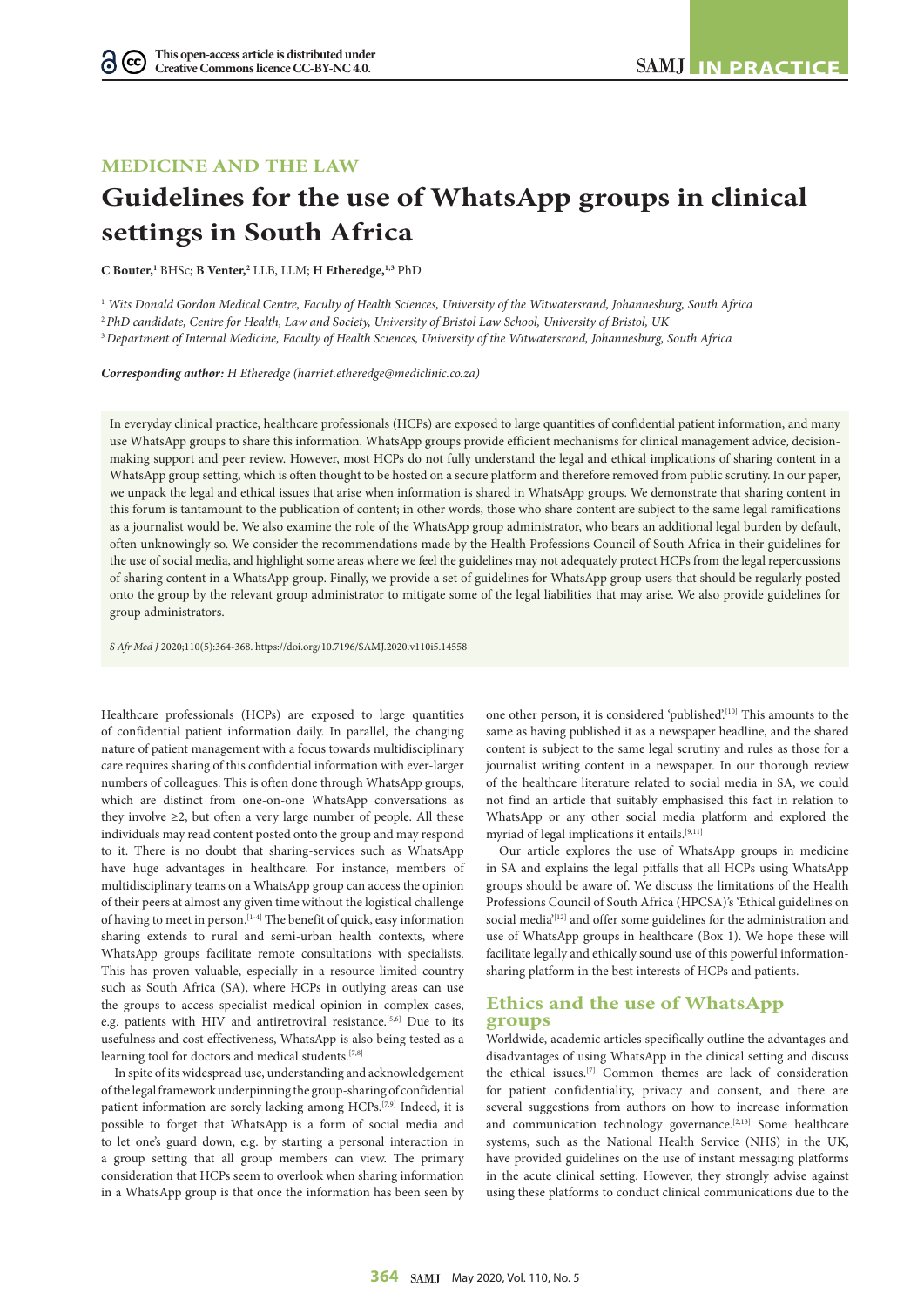#### **Box 1. Guidelines for healthcare practitioners and group administrators using WhatsApp groups**

#### **Guidelines for healthcare practitioners**

- Please note that the aim of this group is to provide an objective forum for medical discussion. It is not a social group and members are asked to refrain from sharing information that is not relevant.
- In terms of the legislation, it is presumed that when a practitioner posts patient information on the group, the consent of said patient to post this information has been given in writing, according to the Health Professions Council of South Africa (HPCSA)'s guidelines.
- Please respect the privacy of other group members and do not discuss the content of the WhatsApp group with anyone outside the group.
- Please do not share posts or screenshots from the group on other social media platforms.
- Remember that we cannot guarantee the confidentiality of anything you post on this group or your identity, so please post with care.
- If you want to leave the group, you can do so at any time and you do not need to give a reason.
- Anyone posting content that is deemed inappropriate, will be removed from the group. The facilitator's decision in this regard is final.
- If you deem content on the group to be defamatory or inappropriate, please explicitly disassociate yourself from the content by commenting on its inappropriateness, or by leaving the group.
- Any post that is not considered relevant to the scope of the group for instance advertising posts will be flagged as inappropriate by the facilitator, at the discretion of the facilitator.
- If you have an issue with the conduct of other group members, please raise this with the facilitator in a separate WhatsApp chat.
- Ensure that pictures shared on the group are not automatically saved on your camera roll. You can ensure this by changing the settings in the group info tab.

#### **Guidelines for group administrators**

- Note that according to publication legislation in South Africa, once a WhatsApp message has been seen by >2 people, it is officially considered 'published'. Hence, it is very important to ensure that the content of the group remains appropriate to the topic.
- If someone posts something that you deem inappropriate, it is important to immediately dissociate yourself from that comment. As the facilitator, this is vital because you will ultimately be responsible for monitoring the conduct of the other group members.
- Where possible, identify another person on the group who can co-administer with you.
- Always inform new members of the purpose and rules of engagement of the group (you can do this by posting the abovementioned guidelines).
- Ensure that all group members explicitly agree to adhere to the rules of the group (those posted above) and keep a record of this agreement to mitigate your own legal liability.
- Establish a clear, fair process that should be followed when there is a complaint about inappropriate content on the group. This should detail who to complain to, what content is required and the timeframe for complaints.
- Act immediately if a complaint arises.
- Knowing all members of a group personally before you authorise their participation is an added advantage, although it is not always practical in the healthcare context.

inherent risk of storing patient information on personal devices and servers that have no special precautions required by informationprotection legislation such as the General Data Protection Regulation 2016/679 (GDPR).[14]

Due to the numerous advantages, the HPCSA social media guidelines acknowledge that social media now forms an integral part of clinical practice, and from this we can broadly infer that use of social media within these guidelines is ethical. Moreover, the few publications considering ethical implications of social media in clinical settings in SA further entrench this notion, provided social media use respects the limits of confidentiality, the requirement for consent and does not bring the health profession into disrepute.[9,11]

# **Legislative framework for WhatsApp groups**

There is no clear legislative framework regulating WhatsApp groups in SA; hence, common law and the SA Constitution<sup>[15]</sup> are the legal foundation, and additional statutes could apply (Box 2). Legal uncertainty is further exacerbated because SA courts have had limited exposure to cases based on social media. However, past cases suggest that the courts will not tolerate online defamation. The Cybercrimes and Cybersecurity Bill (still to become law)<sup>[25]</sup> could assist in providing more clarity. This Bill stipulates that a person could be committing a criminal offence if they distribute or broadcast a message that is harmful to another person. Unfortunately, none of the above provides unequivocal legal guidance on the use of WhatsApp groups.

#### **The law and ethics in practice**

So what is the upshot of this legislation and the available ethical guidance? It appears that WhatsApp group use is ethically acceptable provided it does not infringe the rights of others. Legally, the situation seems much more complex. In SA, content is considered published once it has been seen (or heard in the case of a video) by one other person.[10,26] This definition of publication stems from collective interpretation of legislation and common law. It means that when an individual posts to a WhatsApp group, it is equivalent to posting the message, along with the details of the originator, on a billboard for all to see.<sup>[10]</sup>

However, the situation in a WhatsApp group is further complicated because by virtue of being in the group, all members can become part of the chain of publication.<sup>[10]</sup> This is generally taken for granted, and it is not something people consider seriously. We can become part of the chain of publication and be considered legally liable for content on this basis if we share content, like it, comment on it or allow its dissemination to continue in the event that we had the power to stop it. We are then considered as responsible for the content as the person who originally generated and posted it. Moreover, if the content posted on the WhatsApp group devolves to become inappropriate, illegal or unethical, individuals in the group would be in the chain of publication if they failed to actively and overtly dissociate themselves from the content, for instance by leaving the group or commenting on the inappropriate post to express their view that it is inappropriate.<sup>[10]</sup>

We may think that if we simply view content, we are safe, because we have not engaged with it. However, the precedent in SA case law is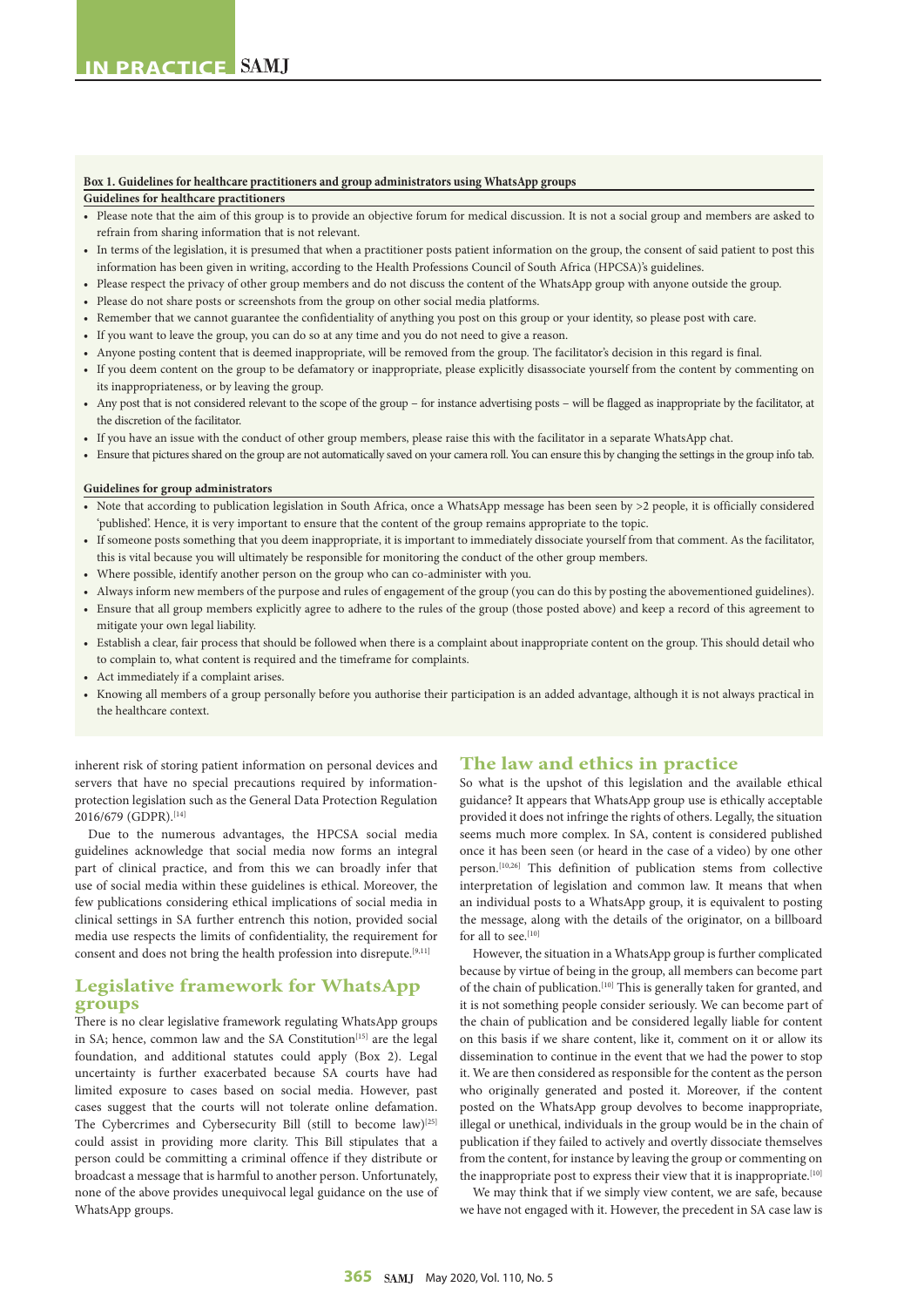that if we view offensive content, yet we do not engage with it in any way – for instance, we do not share it, like it or comment on it – it is still considered as our tacit acceptance of the content as appropriate (Box 3).[27] We have failed to openly state that we find the content inappropriate or harmful.

## **The WhatsApp group administrator**

Additionally, the administrator of a WhatsApp Group can be considered responsible for all content posted – even if it originated from other people.<sup>[10]</sup> Many people do not realise that they become WhatsApp group administrators by default when they start a group. As the administrator, you can appoint others to co-administer the group, but you cannot remove yourself from the administrative position unless you leave the group. If you do so, WhatsApp automatically appoints someone else on the group as the administrator – and this person is not sent any notification of their change in status. They are also not made aware of the accompanying legal responsibility.

## **Box 2. Additional legislation applicable to WhatsApp group chats**

- Films and Publications Amendment Act No. 11 of 2019[16]
- Protection of Personal Information Act No. 4 of 2013<sup>[17]</sup>
- Employment Equity Act No. 4 of  $2013^{[18]}$
- Protection from Harassment Act No. 17 of  $2011^{[19]}$
- Regulation of Interception of Communications and Provisions of Communication-related Information Act No. 70 of 2002<sup>[20]</sup>
- Electronic Communications and Transactions Act No. 25 of 2002[21]
- Promotion of Equality and Prevention of Unfair Discrimination Act No. 4 of 2000[22]
- Labour Relations Act No. 66 of 1995<sup>[23]</sup>
- Trademarks Act No. 194 of 1993<sup>[24]</sup>

#### Box 3. Isparta v Richter and Another<sup>[27]</sup>

This case was heard in the High Court of South Africa in Septem ber 2013.

Isparta was previously married to the second defendant. They had divorced, and at the time of the case Richter was married to the second defendant. Isparta had gone on to remarry another man, who had a 16-year-old son. She also cared for her 2 children, aged 6 and 4 years, from her marriage to the second defendant.

Richter took to Facebook and posted defamatory content about Isparta in two instances. Richter tagged both her husband (the second defendant) in the posts, and Isparta. In the first post, Richter notes that Isparta had an unhealthy interest in her (Richter's) private life, and she ridiculed Richter for this, as well as naming Isparta's children in the post. In the second post, Richter suggests that Isparta was promoting a type of paedophilia by allowing the 16-year-old son into the bathroom while the younger children were bathing. The defendants stated that they believed Facebook was a public platform designed for everyone to share their views, and as such they did not consider their actions deplorable.

Of relevance to this article, is that the husband (the second defendant) did not respond to the Facebook postings in any way. He did not like them, he did not comment on them and he did not share them. Furthermore, he did not delete the posts in question. The court found Richter guilty of defamation and ordered damages of ZAR40 000 against her. Her husband, the second defendant, was found to be equally liable because he did not actively dissociate himself from the posts, which was seen as his tacit acceptance of and agreement with their content.

The administrator of a WhatsApp group is regarded much like an editor, in that the former provides the platform for discussions and sharing of information and is responsible for the content. In a WhatsApp group setting this is particularly complex because the administrator does not have prior knowledge of what will be published until it has been shared in the group. At this point, the administrator would need to act decisively to disassociate the group with the post to avoid legal implications – this might be by commenting on the inappropriateness of the post, deleting the post or removing the offending member from the group.

WhatsApp group administrators should be aware that the courts and opposing legal counsel could subpoena them for the full transcript of a WhatsApp discussion. The legal basis for this is provided in WhatsApp's privacy policy document, which states that 'we collect, use, preserve and share your information if we have goodfaith belief that it is reasonably necessary to: (a) respond pursuant to applicable law or regulations, to legal process or to government requests ...'<sup>[28]</sup> Secondly, in terms of the Electronic Communications and Transactions Act, section 15 creates a rebuttable presumption that data messages and/or printouts thereof are admissible in evidence, provided they comply with the requirements governing the admissibility of documentary evidence.[21] Thirdly, in a 2019 landmark ruling by the Kimberley Magistrate's Court, an owner of a security company was ordered to make the chats contained in a WhatsApp group available to the court as evidence in a harassment protection order case.<sup>[29]</sup> The magistrate referred to the fact that social media cases highlight the shortcomings of SA legislature and the importance of the Constitution.

In some cases, a WhatsApp group administrator may wish to make a defence of innocent dissemination when inappropriate content is posted on the group.[30] The innocent dissemination defence can be made when a person has unwittingly shared content without negligence on their part. However, the law is unclear on how little knowledge of the content a WhatsApp group administrator would need to have to make this defence and escape liability for such content. Either way, individuals should not rely on the innocent dissemination defence, as its limits have not been legally defined.

#### **Implications in the healthcare setting**

Healthcare-related WhatsApp groups sharing patient information are complex, and the legal classification of the content of the WhatsApp group chat adds further ambiguity to this discussion. In all likelihood, the content will be broadly classified as medical records.

Because medical records and patient information are supposed to be held in confidence, sharing is only considered ethical and legally justifiable when divulged to the medical team immediately responsible for treating the patient, when sharing the information is in the public interest, and provided the patient has consented to such sharing. According to the HPCSA social media guidelines, this consent should be procured in writing. If in doubt about whether consent has been obtained or not, the HPCSA social media guidelines advise that one refrains from posting the associated information.<sup>[12]</sup> Sharing information on especially large WhatsApp groups for the purposes of training, would therefore not be considered ethical, unless the patient has consented. Similarly, seeking the opinion of outside experts who are not involved in the medical care of the patient, would also require written authorisation from the patient. Furthermore, the written consent of a parent or guardian must be obtained when dealing with a minor <12 years of age.<sup>[31]</sup> It is advisable that an administrator does not rely on broad consent from the patient in this regard. If possible, the patient should be informed explicitly of how their information will be disclosed and of the purpose of the disclosure.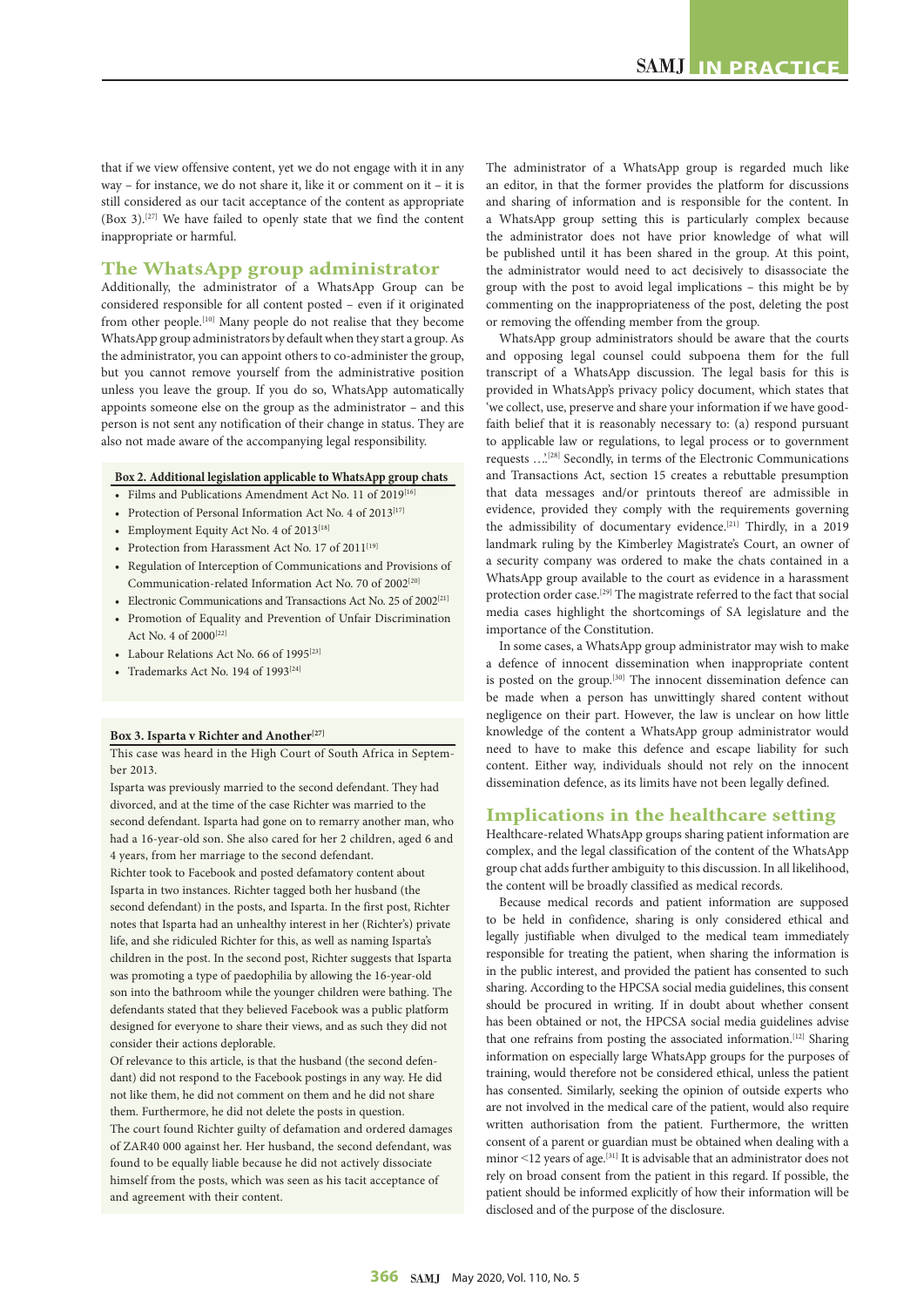Sadly, in our experience, it is also the case that healthcare-related WhatsApp groups can devolve into conversations of a more personal nature, which are not related to patient care. These conversations can include HCPs making inappropriate comments about patients, each other or their institutions. Therefore, when there are posts that involve defamatory comments about individuals on the group, or those who are not part of the group, participants must consider both the legal and professional ramifications and very carefully weigh up whether remaining part of a WhatsApp group where this type of content is regularly posted is worthwhile.

The HPCSA social media guidelines acknowledge that reputation management in healthcare is paramount, and that individual practitioners should not comment about the probity or competence of other practitioners on social media, as this may damage public trust in healthcare providers. What they do not stress enough is that, should a statement be defamatory, it could result in legal action against the individual and the organisation they are representing, and that vicarious liability could apply in these cases. The HPCSA social media guidelines<sup>[12]</sup> further state that, should an HCP see inappropriate comments made by another HCP on social media, these should be brought to their attention discreetly. Given the law around this issue, we do not agree with this recommendation. To avoid falling foul of publication legislation in SA, an active and overt dissociation with inappropriate content is recommended, not a quiet pep-talk.

## **Legal protections for patients and healthcare professionals**

The SA law of delict plays a significant role in offering legal protections for patients, as it provides the aggrieved party with a means to claim damages. If a situation occurs where a patient's right to confidentiality has been breached on a WhatsApp group, the patient could rely on the following remedies: (*i*) institute a civil action against the wrongdoer for breach of privacy or defamation; (*ii*) if an HCP is the wrongdoer, a complaint can be laid with the relevant professional council; or (*iii*) a complaint can be laid with the employer of the wrongdoer for disciplinary action to be taken.<sup>[32]</sup>

The rights afforded to people wronged during the course of a WhatsApp group chat begs the question about the protections that are available to HCPs who may be implicated in legal proceedings or complaints. While the HPCSA social media guidelines outline some precautionary measures, they do not state what HCPs in this situation should do. Hence, the extent to which practitioners would be defended by the HPCSA is unclear. Moreover, we could not find any documentation outlining the position of local or provincial government regarding protections afforded to government employees in a social media context. This should be remedied, as the state sector is a major employer of HCPs in SA.

The largest medical insurer in SA, the Medical Protection Society (MPS), has issued guidelines for responsible social media use among its members. The guidelines do not state the extent to which the MPS will indemnify members in the event of social media-related claims. However, Dr Graham Howarth, CEO of the MPS, stated the following (personal communication, 11 February 2020): 'We are not an insurance company but a mutual [fund] and our customers are members and they have the right to request assistance. If they were in the correct membership at the time of the incident we then exercise discretion regarding assistance. It would be most unusual for us not to assist in an instance where there has been an alleged breach of confidentiality.' However, he goes on to express uncertainty about the

position of the MPS in assisting members where allegations against them are related more to their administrative function, e.g. where the HCP was not directly involved in the patient's care and was not directly responsible for the breach of confidentiality. This highlights the ambiguity surrounding responsible use of WhatsApp groups and the implications of the large and interconnected networks it creates.

### **Liability of the WhatsApp group administrator in the healthcare context**

So what happens if the content of a WhatsApp group devolves, the administrator is a health professional and a legal challenge is brought by the aggrieved party in terms of the law of delict? In these cases, the salient features of the obligation *ex delicto* will include a strong commitment to long-standing principles of medical ethics such as confidentiality. Furthermore, in terms of the maxim *imperitia culpae adnumeratur*, an HCP is expected to act with a reasonable degree of skill and expertise, which goes beyond that expected of the general public. Hence, if an HCP is the administrator of a WhatsApp group that shares patient information unethically or illegally, they would be tested against a higher threshold than a reasonable person (non-HCP).

# **Guidelines for healthcare professionals using WhatsApp groups and administrators of such groups**

To protect both the administrators and users of WhatsApp groups, we have developed two guidelines. The first set, for members of WhatsApp groups, should be regularly posted on any group chat by the administrator so that no-one can say they have not seen them. The second set is for WhatsApp group administrators. The guidelines are set out in Box 1 and can be adapted to meet the needs and scope of a specific group.

#### **Conclusions**

Social media use in healthcare is here to stay, and there is little doubt that when used responsibly, and with patients' consent, social media can be harnessed in the best interests of patients. However, members of WhatsApp groups and the administrators of these groups need to balance the accruing benefit to patients with the potential harms of becoming party to an inappropriate and legally incriminating chain of publication. It is also vital to remember that such publication is instantaneous, and it may only take a few seconds for inappropriate content to be seen – or shared – by others, even if it has been deleted by the originator. As sharing content can be as simple as taking a screenshot, it is always essential that HCPs think carefully about their content before posting it.

Our appraisal of the relevant publication legislation demonstrates that WhatsApp groups may have more pitfalls than immediately meet the eye. Unlike other SA articles in this field, we have specifically considered the role of publication in the WhatsApp group context. We feel that this is extremely important information for HCPs who might use WhatsApp groups to share information, and it has been overlooked. There are numerous ethical and legal ramifications in a context that effectively amounts to the publication of confidential information – even if this is done unwittingly – and HCPs need to be aware of these in their entirety.

**Declaration.** None. **Acknowledgements.** None.